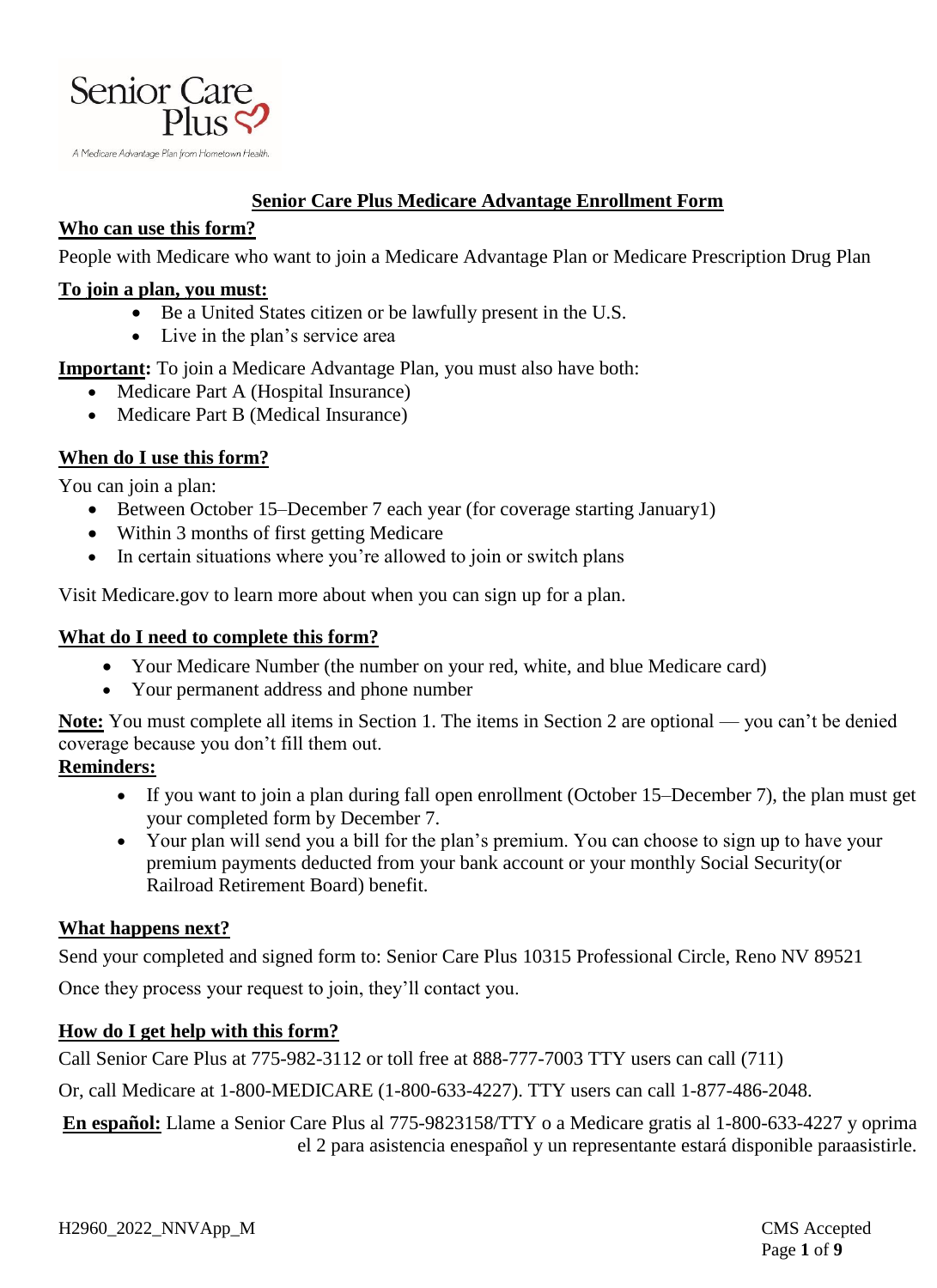

Please contact Senior Care Plus if you need information in another language or format (Braille).

Senior Care Plus complies with applicable Federal civil rights laws and does not discriminate on the basis of race, color, national origin, age, disability, or sex.

# **To Enroll in Senior Care Plus, Please Provide the Following Information: Please check which plan you want to enroll in:**

**Medicare Advantage Plan without Prescription Drug Coverage:**

**\$0 Patriot Plan-009** (HMO) (\$50 Part B Premium Rebate)

This plan includes preventative dental at no additional monthly premium. Please see the *2022 Patriot Plan Evidence of Coverage* for full benefit details.

#### **STOP By Initialing The Line Below, I Acknowledge That The Medicare Advantage Plan I've Selected Does Not Have Prescription Drug Coverage \_\_\_\_\_\_\_\_\_\_\_\_\_\_\_\_\_\_\_.**

## **Medicare Advantage Plans with Prescription Drug Coverage:**

#### **\$0 Essential Plan-012** (HMO)

This plan includes preventative dental at no additional monthly premium. Please see the *2022 Essential Plan Evidence of Coverage* for full benefit details.

## **\$0 Renown Preferred Plan by Senior Care Plus-023** (HMO)

This plan includes comprehensive dental at no additional monthly premium. Please see the *2022 Renown Preferred Plan by Senior Care Plus Evidence of Coverage* for full benefit details.

#### **\$180 Select Plan-018** (HMO)

This plan includes comprehensive dental at no additional monthly premium. Please see the *2022 Select Plan Evidence of Coverage* for full benefit details.

# **\$31.70 Extensive Duals Plan-024** (HMO D-SNP)

This plan includes comprehensive dental at no additional monthly premium. Please see the *2022 Extensive Duals Plan Evidence of Coverage* for full benefit details.

#### STOP **By Initialing The Line Below, I Acknowledge That I qualify for the Special Needs plan I have selected. \_\_\_\_\_\_\_\_\_\_\_\_\_\_\_\_\_\_\_.**

| LAST Name:                                                      | FIRST Name:     |                   | Middle Initial: | $Mr.$ Mrs. Ms. |                   |  |
|-----------------------------------------------------------------|-----------------|-------------------|-----------------|----------------|-------------------|--|
|                                                                 |                 |                   |                 |                |                   |  |
|                                                                 |                 |                   |                 |                |                   |  |
| Birth Date:                                                     | Sex:            | Home Phone $\#$ : |                 |                | Alternate Phone # |  |
|                                                                 | $\Box M \Box F$ |                   |                 |                |                   |  |
| (M M / D D / Y Y Y)                                             |                 |                   |                 |                |                   |  |
| Permanent Residence Street Address (P.O. Box is not allowed):   |                 |                   | Apt #:          |                |                   |  |
|                                                                 |                 |                   |                 |                |                   |  |
|                                                                 |                 |                   |                 |                |                   |  |
| City:                                                           | County:         |                   | State:          | Zip Code:      |                   |  |
|                                                                 |                 |                   |                 |                |                   |  |
| Mailing Address (only if different from your Permanent Address) |                 |                   |                 |                |                   |  |
| Address:                                                        | Apt #:          | City:             |                 | State:         | Zip Code:         |  |
|                                                                 |                 |                   |                 |                |                   |  |
| E-mail Address:                                                 |                 |                   |                 |                |                   |  |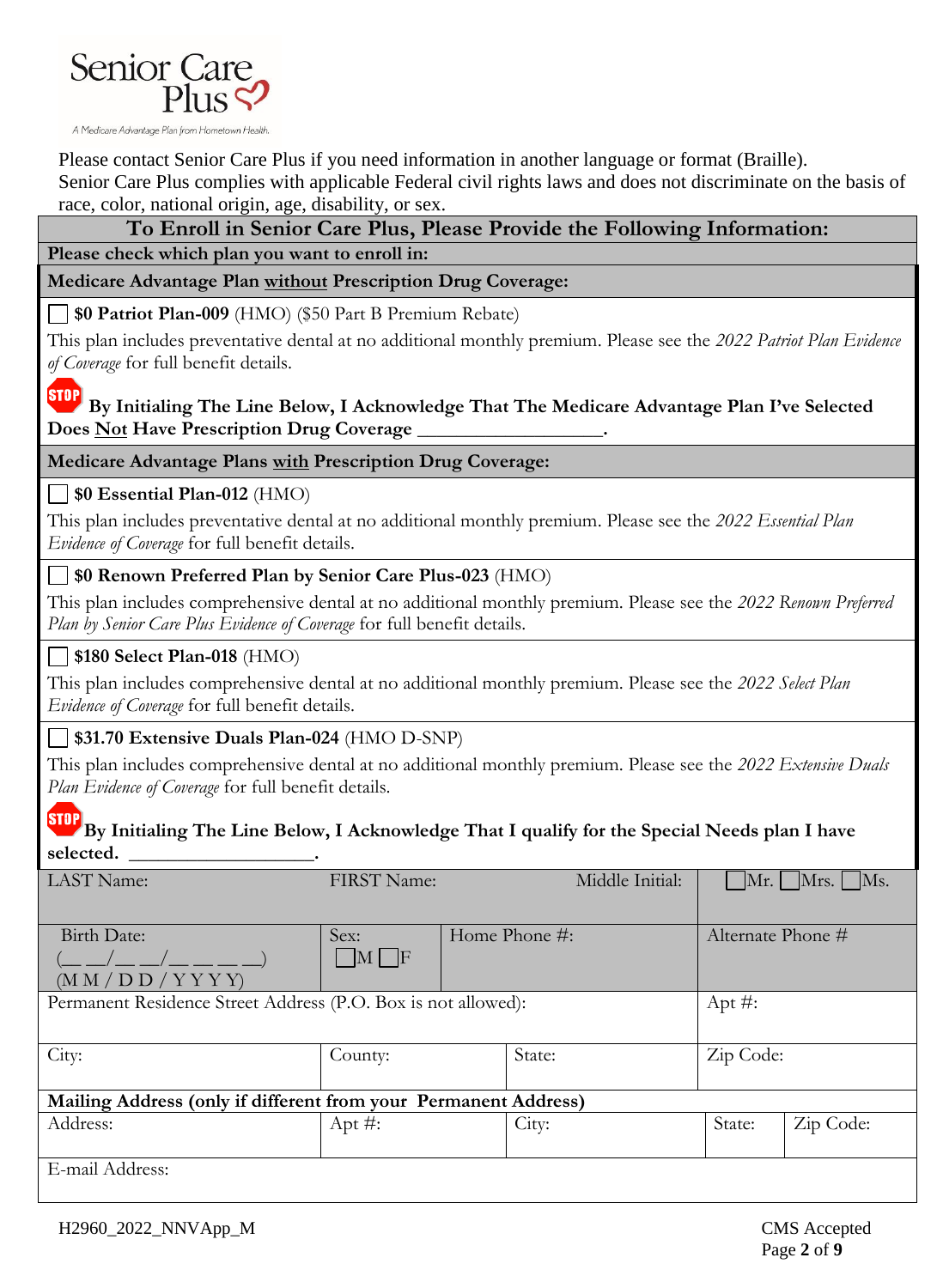| Optional-Emergency Contact Name: |                      |
|----------------------------------|----------------------|
| Phone $\#$ :                     | Relationship to You: |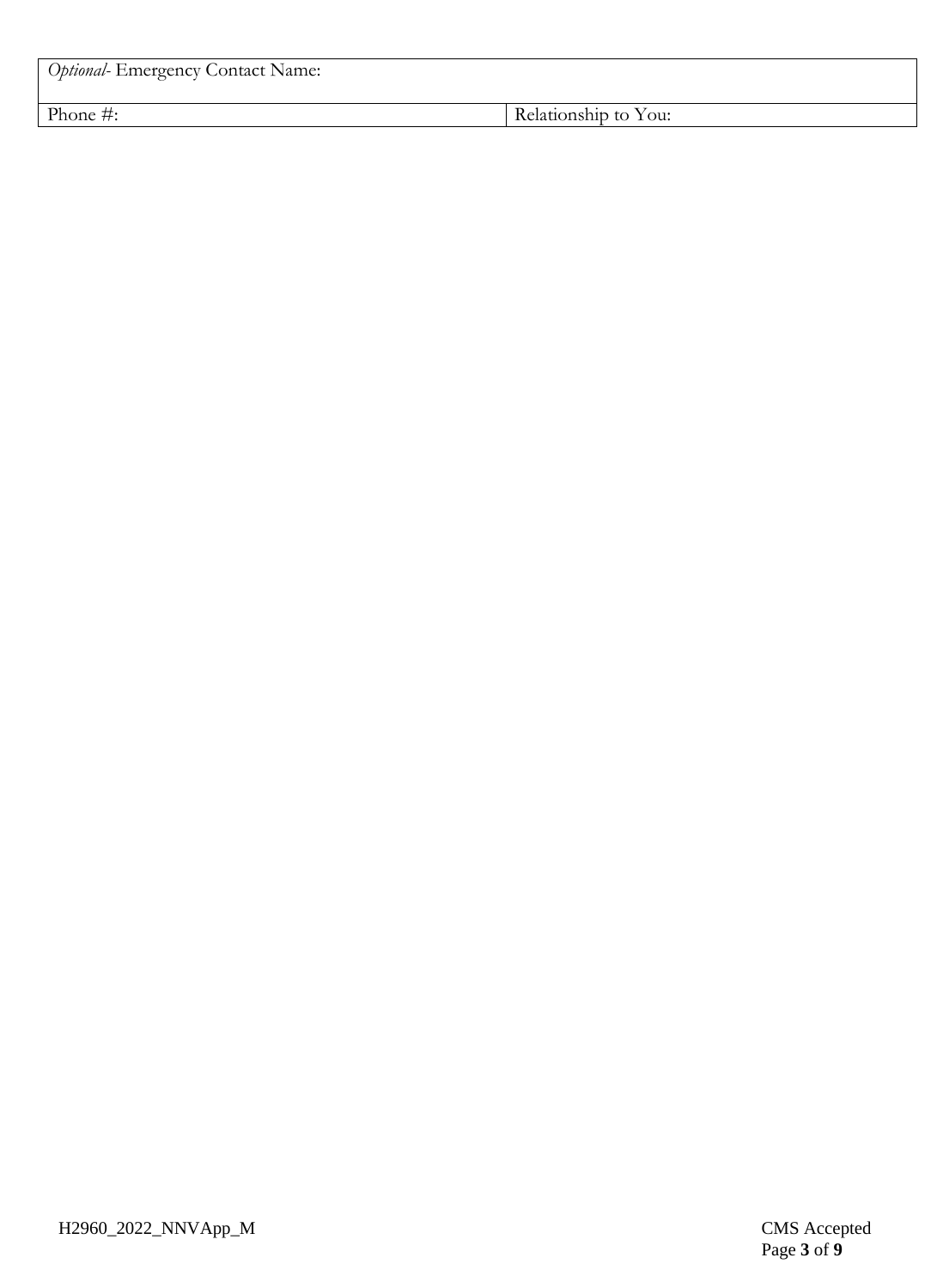| Please Provide Your Medicare Insurance Information                                                                                                                                                                          |                                                                                                    |  |  |  |
|-----------------------------------------------------------------------------------------------------------------------------------------------------------------------------------------------------------------------------|----------------------------------------------------------------------------------------------------|--|--|--|
| Please take out your Medicare card to complete this<br>section.                                                                                                                                                             | Name (as it appears on your Medicare card):                                                        |  |  |  |
| Please fill in these blanks so they match your red, white<br>$\bullet$<br>and blue Medicare card<br>$-OR -$<br>Attach a copy of your Medicare card or your letter<br>from Social Security or the Railroad Retirement Board. | Medicare Number:<br>You must have Medicare Part A and Part B to join<br>a Medicare Advantage plan. |  |  |  |

# **Paying Your Plan Premium**

**If we determine that you owe a late enrollment penalty (or if you currently have a late enrollment penalty), we need to know how you would prefer to pay it. You can pay by mail, Electronic Funds Transfer (EFT), credit card each month. You can also choose to pay your premium by automatic deduction from your Social Security or Railroad Retirement Board (RRB) benefit check each month.** 

**You can pay your monthly plan premium (including any late enrollment penalty that you currently have or may owe) by mail, Electronic Funds Transfer (EFT), credit card each month. You can also choose to pay your premium by automatic deduction from your Social Security or Railroad Retirement Board (RRB) benefit check each month.**

**If you are assessed a Part D-Income Related Monthly Adjustment Amount, you will be notified by the Social Security Administration. You will be responsible for paying this extra amount in addition to your plan premium. You will either have the amount withheld from your Social Security benefit check or be billed directly by Medicare or RRB. DO NOT pay Senior Care Plus the Part D-IRMAA.**

People with limited incomes may qualify for Extra Help to pay for their prescription drug costs. If eligible, Medicare could pay for 75% or more of your drug costs including monthly prescription drug premiums, annual deductibles, and co-insurance. Additionally, those who qualify will not be subject to the coverage gap or a late enrollment penalty. Many people are eligible for these savings and don't even know it. For more information about this Extra Help, contact your local Social Security office, or call Social Security at 1-800-772-1213. TTY users should call 1-800-325-0778. You can also apply for Extra Help online at www.socialsecurity.gov/prescriptionhelp.

If you qualify for extra help with your Medicare prescription drug coverage costs, Medicare will pay all or part of your plan premium. If Medicare pays only a portion of this premium, we will bill you for the amount that Medicare doesn't cover.

If you don't select a payment option, you will get a payment invoice each month.

| Please select a premium payment option:                                  |                                                                                                         |  |  |
|--------------------------------------------------------------------------|---------------------------------------------------------------------------------------------------------|--|--|
| Monthly Invoice                                                          | <b>One-Time Credit Card-</b> may only be made in a Senior Care Plus office                              |  |  |
| Re-occurring Credit Card - may only be made in a Senior Care Plus office |                                                                                                         |  |  |
|                                                                          | <b>Electronic Fund Transfer (EFT)</b> from your bank account each month. Please enclose a VOIDED check. |  |  |
| Account holder name:                                                     |                                                                                                         |  |  |
|                                                                          |                                                                                                         |  |  |
| Bank routing number:                                                     | Bank account number                                                                                     |  |  |
| Account type: Checking Savings                                           |                                                                                                         |  |  |
|                                                                          |                                                                                                         |  |  |
|                                                                          |                                                                                                         |  |  |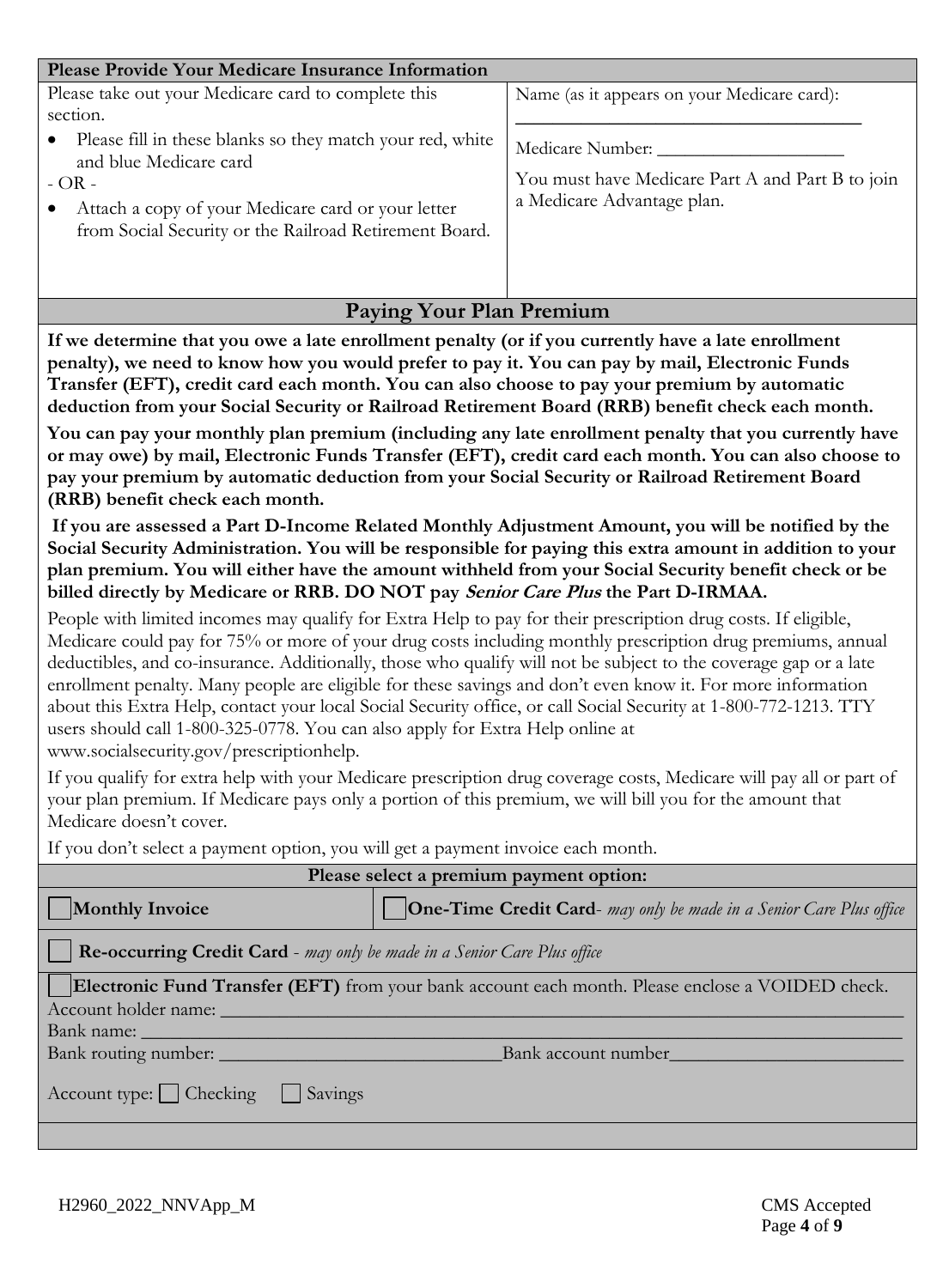| Automatic deduction from your monthly Social Security or Railroad Retirement Board (RRB) benefit |  |  |  |  |
|--------------------------------------------------------------------------------------------------|--|--|--|--|
| check                                                                                            |  |  |  |  |

I get monthly benefits from:  $\Box$  Social Security  $\Box$  RRB

(The Social Security/RRB deduction may take two or more months to begin after Social Security or RRB approves the deduction. In most cases, if Social Security or RRB accepts your request for automatic deduction, the first deduction from your Social Security or RRB benefit check will include all premiums due from your enrollment effective date up to the point withholding begins. If Social Security or RRB does not approve your request for automatic deduction, we will send you a paper bill for your monthly premiums.)

Answering these questions is your choice. You can't be denied coverage because you don't fill them out.

1. Some individuals may have other drug coverage, including other private insurance, TRICARE, Federal employee health benefits coverage, VA benefits, or State pharmaceutical assistance programs. Will you have other prescription drug coverage in addition to Senior Care Plus?  $\Box$  Yes  $\Box$  No If "yes", please list your other coverage and your identification (ID) number(s) for this coverage: Name of other coverage: \_\_\_\_\_\_\_\_\_\_\_\_\_\_\_\_\_\_\_\_\_\_\_\_\_\_\_\_\_\_\_\_\_\_\_ ID # for this coverage: Group  $#$  for this coverage:

| $Y_{\text{CS}}$<br>vou<br>work:<br>ഥ<br>$\sim$ $\sim$ | $V_{\text{eq}}$<br>'No<br>: work?<br>Does<br>vour<br>spouse |
|-------------------------------------------------------|-------------------------------------------------------------|
| $\sim$<br>3. Medicaid                                 | $\Delta$ dte "<br>Medicaid<br>. Effective                   |

**Please choose the name of a Primary Care Physician (PCP), clinic or health center:**

#### **Select one if you want us to send you information in a language other than English.**

Spanish Other:\_\_\_\_\_\_\_\_\_\_\_ Braille Audio Tape Large Print

Please contact Senior Care Plus at 775-982-3112 or 888-775-7003 if you need information in another format or language than what is listed above. TTY users should call the State Relay at 711. Hours are Monday-Sunday, 7am-8pm (October 1st - March 31st); and Monday-Friday, 7am-8pm (April 1st - Sept 30th). We will be closed on all Federal holidays.

# **Please Read This Important Information**

**If you currently have health coverage from an employer or union, joining Senior Care Plus could affect your employer or union health benefits. You could lose your employer or union health coverage if you join Senior Care Plus.** Read the communications your employer or union sends you. If you have questions, visit their website, or contact the office listed in their communications. If there isn't any information on whom to contact, your benefits administrator or the office that answers questions about your coverage can help.

#### **Please Read and Sign Below**

**By completing this enrollment application, I agree to the following:**

Senior Care Plus is a Medicare Advantage plan and has a contract with the Federal government. I will need to keep my Medicare Parts A and B. I can be in only one Medicare Advantage plan at a time, and I understand that my enrollment in this plan will automatically end my enrollment in another Medicare health plan or prescription drug plan. It is my responsibility to inform you of any prescription drug coverage that I have or may get in the future.

I understand that if I don't have Medicare prescription drug coverage, or creditable prescription drug coverage (as good as Medicare's), I may have to pay a late enrollment penalty if I enroll in Medicare prescription drug coverage in the future. Enrollment in this plan is generally for the entire year. Once I enroll, I may leave this plan or make changes only at certain times of the year when an enrollment period is available (Example: October 15 – December 7 of every year), or under certain special circumstances.

Senior Care Plus serves a specific service area. If I move out of the area that Senior Care Plus serves, I need to notify the plan so I can disenroll and find a new plan in my new area. Once I am a member of Senior Care Plus, I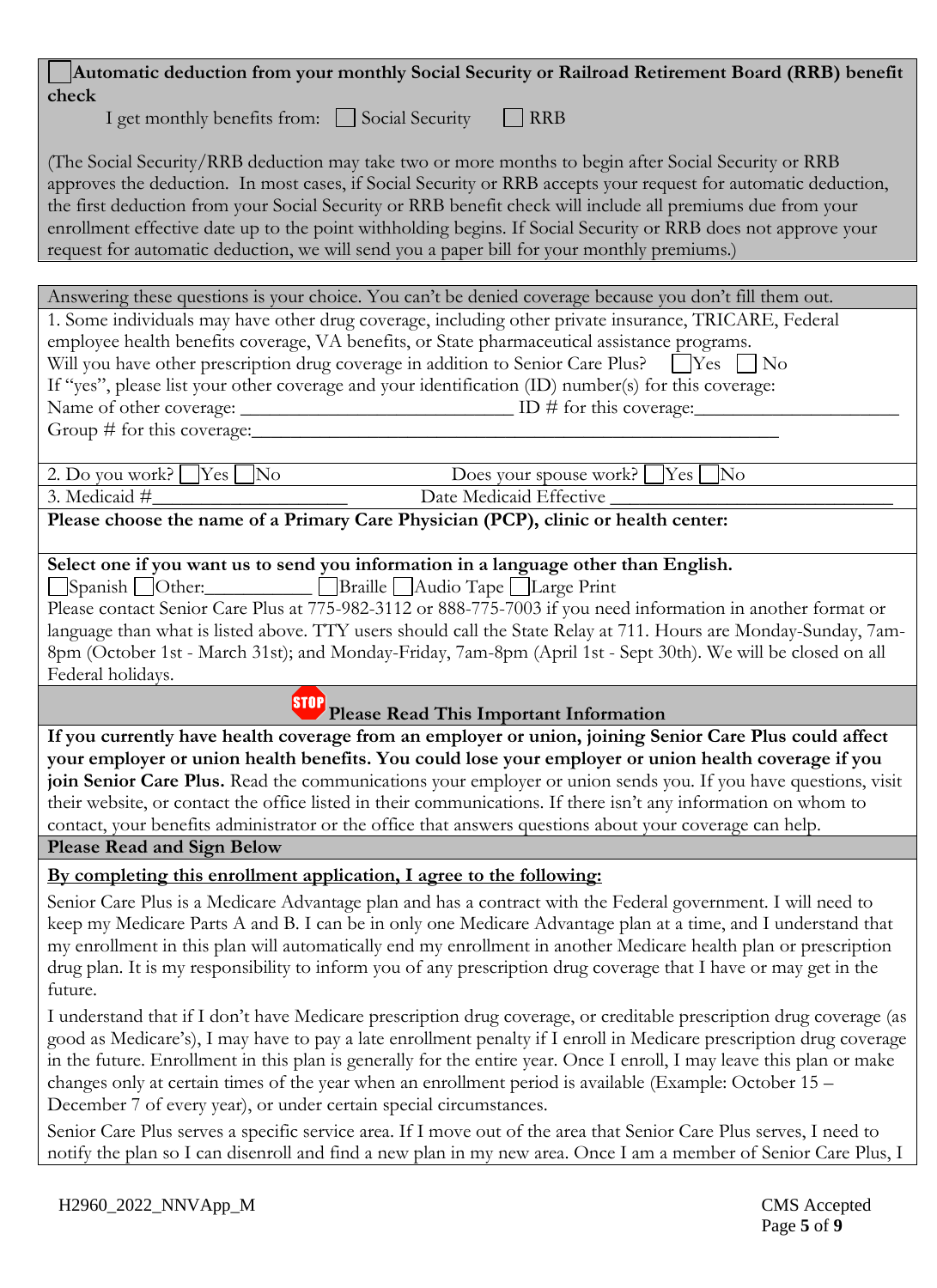have the right to appeal plan decisions about payment or services if I disagree. I will read the Evidence of Coverage document from Senior Care Plus when I get it to know which rules I must follow to get coverage with this Medicare Advantage plan. I understand that people with Medicare aren't usually covered under Medicare while out of the country except for limited coverage near the U.S. border.

I understand that beginning on the date Senior Care Plus coverage begins, I must get all of my health care from Senior Care Plus, except for emergency or urgently needed services or out-of-area dialysis services.

I understand that beginning on the date Senior Care Plus coverage begins, using services in-network can cost less than using services out-of-network, except for emergency or urgently needed services or out-of-area dialysis services. If medically necessary, Senior Care Plus provides refunds for all covered benefits, even if I get services out of network. Services authorized by Senior Care Plus and other services contained in my Senior Care Plus Evidence of Coverage document (also known as a member contract or subscriber agreement) will be covered. Without authorization, **NEITHER MEDICARE NOR Senior Care Plus WILL PAY FOR THE SERVICES.** 

# I understand that if I am getting assistance from a sales agent, broker, or other individual employed by or contracted with Senior Care Plus, he/she may be paid based on my enrollment in Senior Care Plus.

**Release of Information:** By joining this Medicare health plan, I acknowledge that Senior Care Plus will release my information to Medicare and other plans as is necessary for treatment, payment and health care operations. I also acknowledge that Senior Care Plus will release my information including my prescription drug event data to Medicare, who may release it for research and other purposes which follow all applicable Federal statutes and regulations. The information on this enrollment form is correct to the best of my knowledge. I understand that if I intentionally provide false information on this form, I will be disenrolled from the plan.

I understand that my signature (or the signature of the person authorized to act on my behalf under the laws of the State where I live) on this application means that I have read and understand the contents of this application. If signed by an authorized individual (as described above), this signature certifies that 1) this person is authorized under State law to complete this enrollment and 2) documentation of this authority is available upon request from Medicare.

| <b>Applicant Signature:</b>                                                                                                                                                                                                                                     | Today's Date:             |
|-----------------------------------------------------------------------------------------------------------------------------------------------------------------------------------------------------------------------------------------------------------------|---------------------------|
| If you are the authorized representative, you must sign above and provide the following information:                                                                                                                                                            |                           |
| Phone Number:                                                                                                                                                                                                                                                   | Relationship to Enrollee: |
| State Law requires proof of Legal Guardian, Durable Power of Attorney for Health Care decisions (DPAHC) or written Advance<br>Directive. Please attach copy of documents. If someone other than yourself helped you complete this form, he/she must sign above. |                           |
| <b>OFFICE USE ONLY:</b><br>Name Sale<br>$\text{Rep:}\_$                                                                                                                                                                                                         |                           |
| Sales Rep Signature:                                                                                                                                                                                                                                            |                           |
| Enrollment Location: The Contract of the Contract of the Contract of the Contract of the Contract of the Contract of the Contract of the Contract of the Contract of the Contract of the Contract of the Contract of the Contr                                  | <b>Effective Date:</b>    |
|                                                                                                                                                                                                                                                                 |                           |

H2960\_2022\_NNVApp\_M CMS Accepted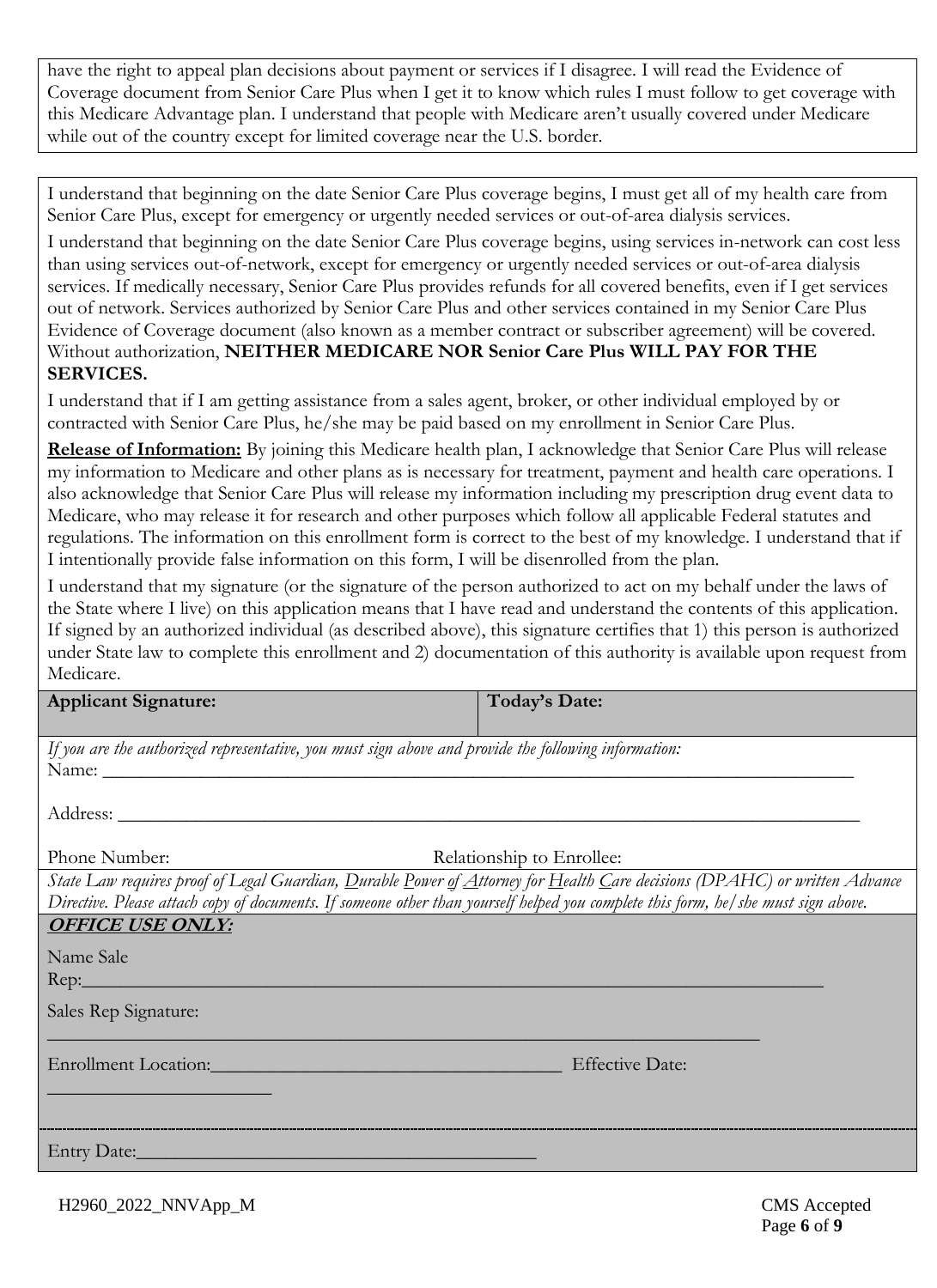| <b>SCP</b> Assigned MBR                                                                                                                                                                                                        | $\#$ : $\qquad \qquad$ $\qquad \qquad$ $\qquad \qquad$ $\qquad$ $\qquad \qquad$ $\qquad \qquad$ $\qquad \qquad$ $\qquad \qquad$ $\qquad \qquad$ $\qquad \qquad$ $\qquad \qquad$ $\qquad \qquad$ $\qquad \qquad$ $\qquad \qquad$ $\qquad \qquad$ $\qquad \qquad$ $\qquad \qquad$ $\qquad$ $\qquad \qquad$ $\qquad$ $\qquad$ $\qquad$ $\qquad$ $\qquad$ $\qquad$ $\qquad$ $\qquad$ $\$ |
|--------------------------------------------------------------------------------------------------------------------------------------------------------------------------------------------------------------------------------|--------------------------------------------------------------------------------------------------------------------------------------------------------------------------------------------------------------------------------------------------------------------------------------------------------------------------------------------------------------------------------------|
|                                                                                                                                                                                                                                | Election Period: $\Box$ A-AEP $\Box$ E-IEP/ICEP $\Box$ O-OEPI $\Box$ U-SEP $\Box$ W-SEP $\Box$ S-SEP                                                                                                                                                                                                                                                                                 |
| PBP: Welcome Call: W E Special                                                                                                                                                                                                 |                                                                                                                                                                                                                                                                                                                                                                                      |
| Services: Services: Services: Services: Services: Services: Services: Services: Services: Services: Services: Services: Services: Services: Services: Services: Services: Services: Services: Services: Services: Services: Se |                                                                                                                                                                                                                                                                                                                                                                                      |
|                                                                                                                                                                                                                                |                                                                                                                                                                                                                                                                                                                                                                                      |
| TrOOPBal:                                                                                                                                                                                                                      | $\Box$ Not Eligible $\Box$ DST $\Box$ Marx $\Box$ COB $\Box$ POA                                                                                                                                                                                                                                                                                                                     |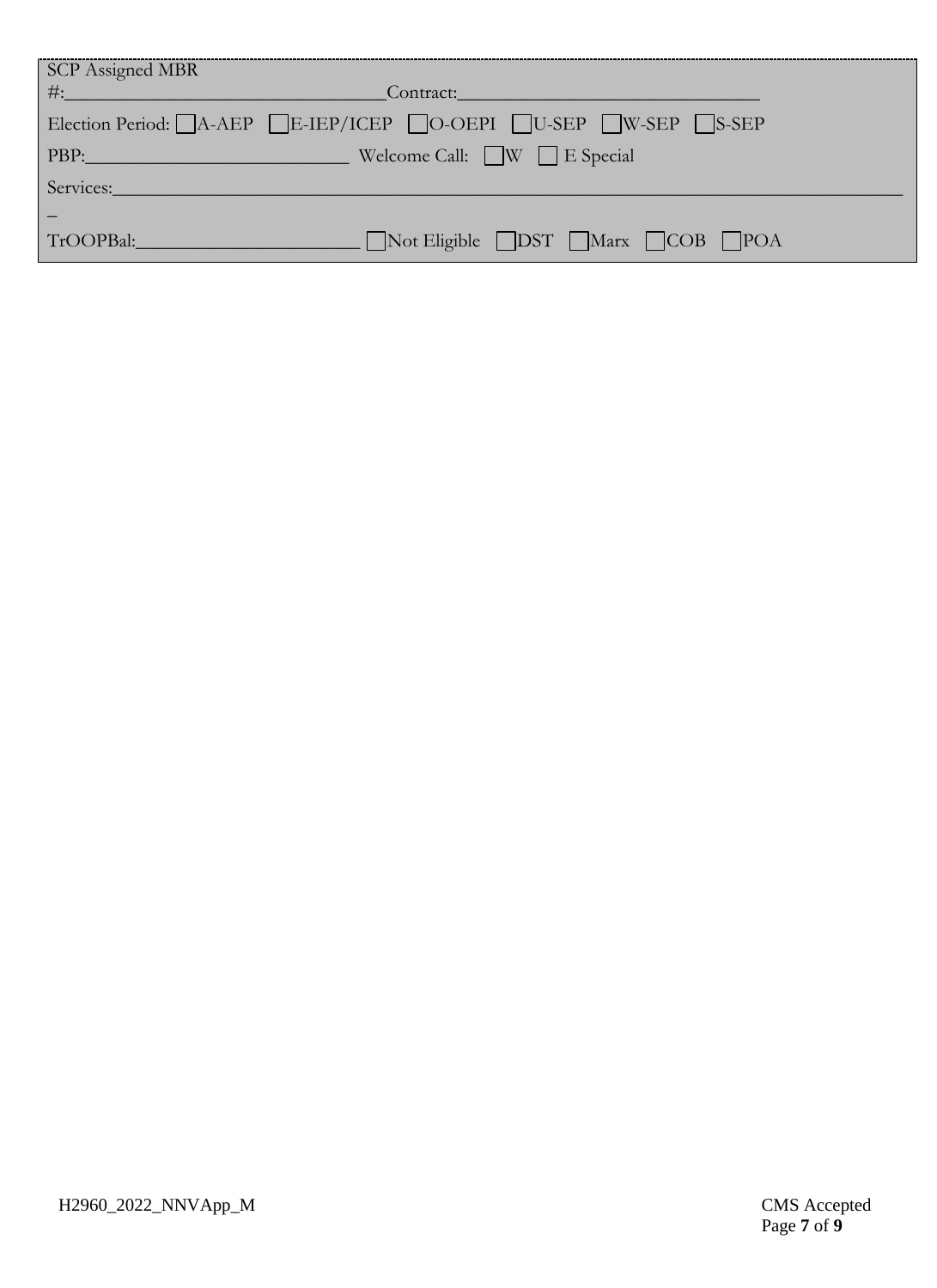Please read the following statements carefully and check the box if the statement applies to you. By checking any of the following boxes, you are certifying that, to the best of your knowledge, you are eligible for an Enrollment Period. If we later determine that this information is incorrect, you may be disenrolled.

- $\Box$  I am new to Medicare.
- $\Box$  I am enrolled in a Medicare Advantage plan and want to make a change during the Medicare Advantage Open Enrollment Period (MA OEP).
- $\Box$  I recently moved outside of the service area for my current plan or I recently moved and this plan is a new option for me. I moved on (insert date)
- $\Box$  I recently was released from incarceration. I was released on (insert date)
- $\Box$  I recently returned to the United States after living permanently outside of the U.S. I returned to the U.S. on (insert date) .
- $\Box$  I recently obtained lawful presence status in the United States. I got this status on (insert date).
- $\Box$  I recently had a change in my Medicaid (newly got Medicaid, had a change in level of Medicaid assistance, or lost Medicaid) on (insert date) .
- $\Box$  I recently had a change in my Extra Help paying for Medicare prescription drug coverage (newly got Extra Help, had a change in the level of Extra Help, or lost Extra Help) on (insert date) .
- $\Box$  I have both Medicare and Medicaid (or my state helps pay for my Medicare premiums) or I get Extra Help paying for my Medicare prescription drug coverage, but I haven't had a change.
- $\Box$  I am moving into, live in, or recently moved out of a Long-Term Care Facility (for example, a nursing home or long-term care facility). I moved/will move into/out of the facility on (insert  $\text{date}$ )  $\Box$

 $\Box$  I recently left a PACE program on (insert date)

- $\Box$  I recently involuntarily lost my creditable prescription drug coverage (coverage as good as Medicare's). I lost my drug coverage on (insert date)
- $\Box$  I am leaving employer or union coverage on (insert date).
- $\Box$  I belong to a pharmacy assistance program provided by my state.
- $\Box$  My plan is ending its contract with Medicare, or Medicare is ending its contract with my plan.
- $\Box$  I was enrolled in a plan by Medicare (or my state) and I want to choose a different plan. My enrollment in that plan started on (insert date)
- $\Box$  I was enrolled in a Special Needs Plan (SNP) but I have lost the special needs qualification